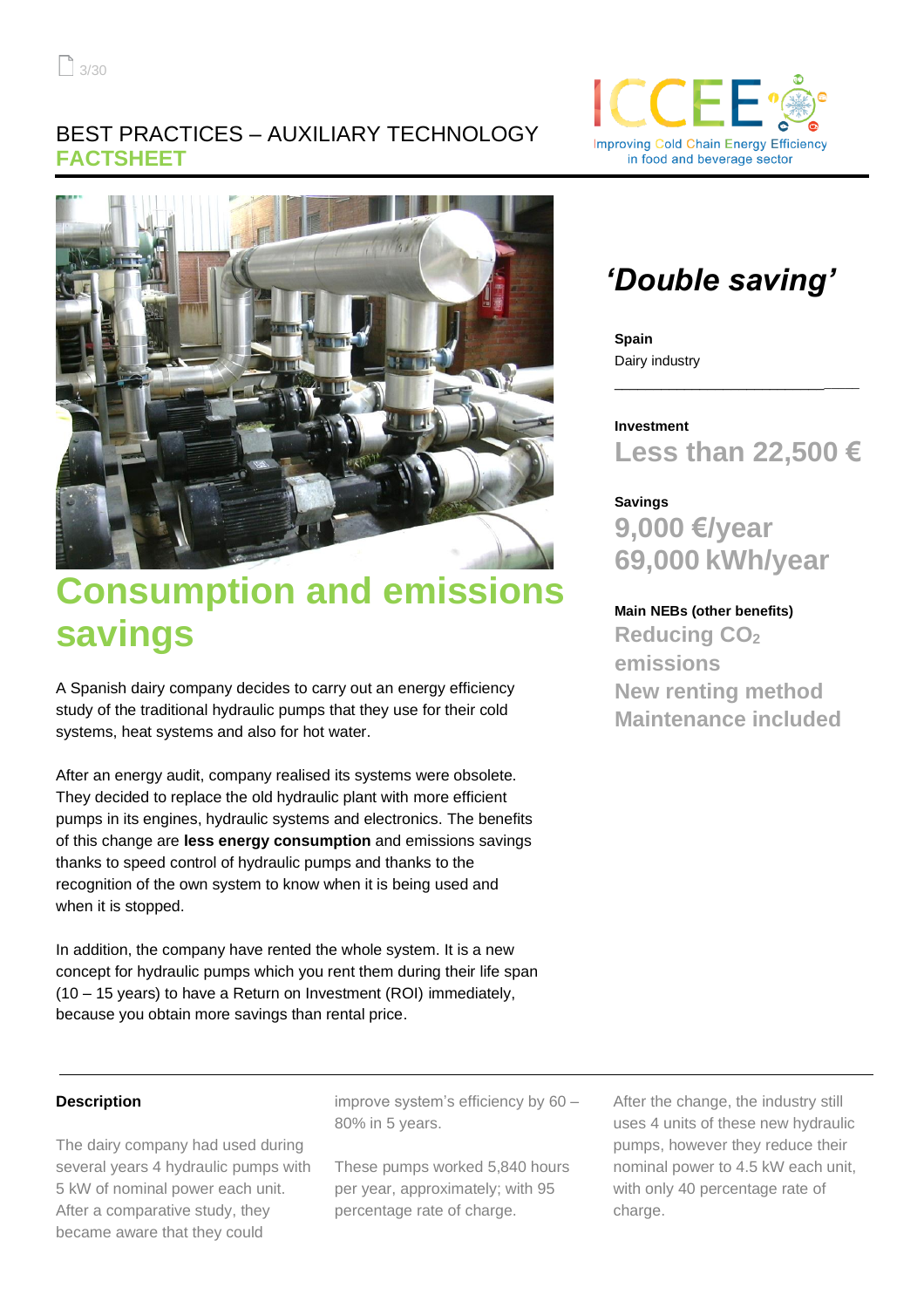### BEST PRACTICES – AUXILIARY TECHNOLOGY **FACTSHEET**



#### **What is the improvement focus?**

The profitability parameters can be seen in almost two years. This is because the new hydraulic plant uses smart pumps, cloud connectivity and digital services. This reduces system stress, downtime, and maintenance and system complexity while reducing life cycle costs.

One of the most important points of change is the digitization of pumps within the industry. This allows hydraulic pumps to work autonomously, recognizing working hours and when they should stop working; achieving a huge

consumption saving and also economic saving.

### **Benefits**

With this renovation you get an energy optimization of the pumping system.

Having an overview of the life cycle costs of a pump, the purchase price represents only 5%, service and maintenance, only 10% while 85% of the total refers to the energy costs used for the operation of the pump.

Two-thirds of all pumps installed today are inefficient and consume up to 60% more energy. If inefficient pumps were replaced worldwide, global electricity

consumption could be reduced by 4 per cent - equivalent to the annual energy consumption of 1 billion consumers.

The new current pump presents a way in which you can immediately reduce energy consumption from 110,960 kWh to 42,048 kWh. Moreover, there is a reduction of carbon emissions: 20.67 tons per year.

Other important benefit is lower maintenance requirements of the new equipment thanks to being able to rent such equipment during its whole life span.

### **Calculations**

The calculations show a quick idea of the costs and returns of this practice, as well as the economic impact after the implementation of the new equipment. In order to be clear, the initial situation is directly compared with the final situation and a table of differences is shown broken down into the different key points of savings, using an average price of electricity and emissions taking into account their expected evolution.

|                                                  | Data     |
|--------------------------------------------------|----------|
| Productive capacity [t/year]                     | 900      |
| Annual energy consumption currently [kWh/year]   | 110,960  |
| Annual improvement energy consumption [kWh/year] | 42,048   |
| Annual energy savings [€/year]                   | 68.912   |
| Annual economic savings [€/year]                 | 8,958.56 |

| Total investment $(\epsilon)$               | 22,396.40 |
|---------------------------------------------|-----------|
| Energy savings [kWh/year]                   | 68,912    |
| Average electricity price[€/kWh]            | 0,13      |
| Average emission price $[€/tCO2]$           | 20        |
| Emission reduction [tCO <sub>2</sub> /year] | 20,67     |
| Energy economic saving $(\epsilon)$         | 8,958,56  |
| Emission economic saving $(\epsilon)$       | 413,47    |
| Total economic savings $(\epsilon)$         | 9,372.03  |
| Return period (years)                       | 2.39      |
|                                             |           |